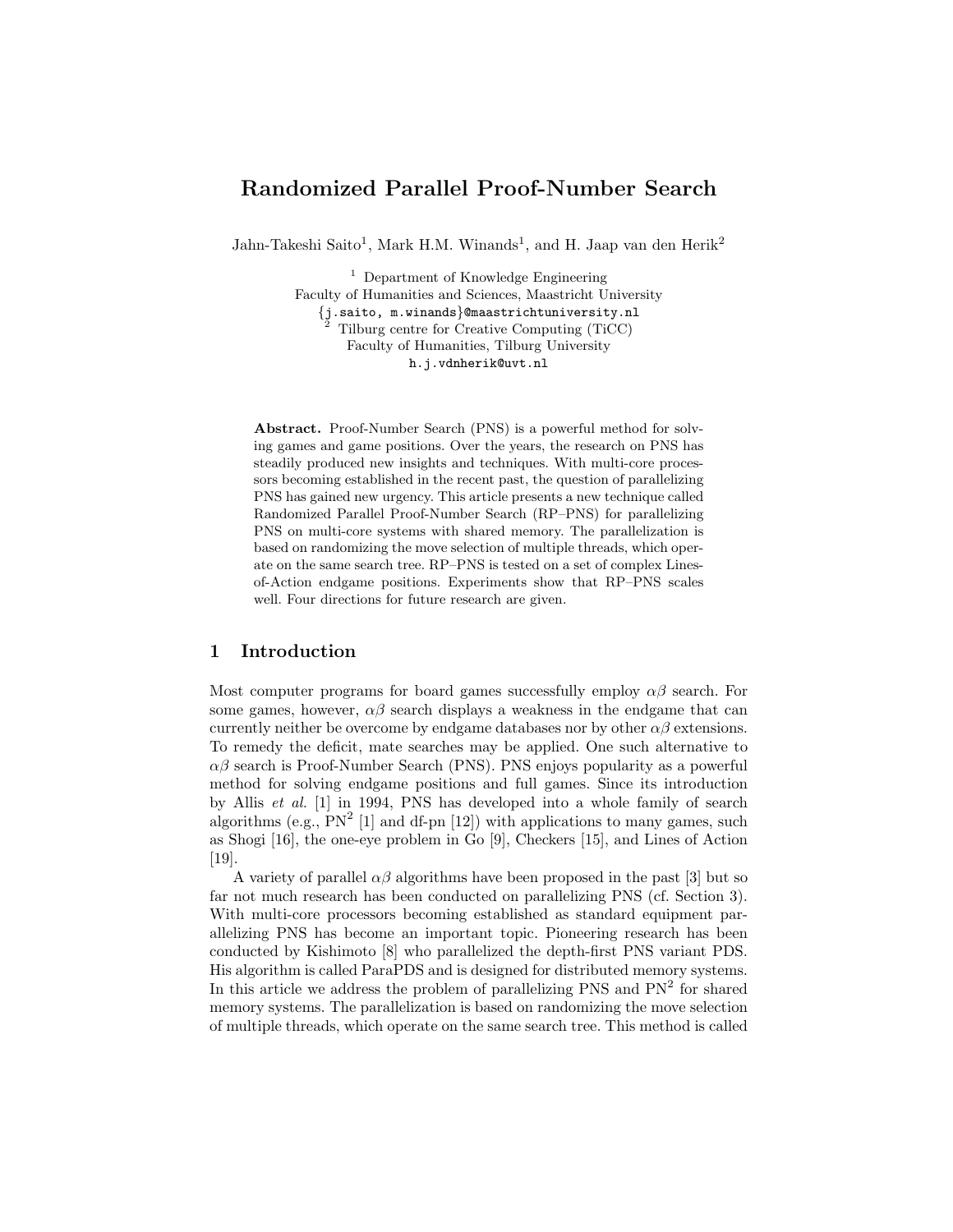2 J.-T. Saito, M.H.M. Winands and H.J. van den Herik

Randomized Parallel Proof-Number Search (RP–PNS). Its PN<sup>2</sup> version is called  $RP-PN^2$ .

The article is organized as follows. Section 2 describes the PNS algorithm and two of its variants. Section 3 discusses the options for the parallelization of PNS in general terms. Section 4 introduces the new parallel PNS, RP–PNS. Section 5 shows and discusses the results of testing RP–PNS on a set of complex Lines-of-Action endgame positions. Section 6 provides a conclusion and gives four directions for future research.

# 2 Proof-Number Search

This section describes the sequential PNS algorithm (Subsect. 2.1) and two of its variants, PDS and  $PN<sup>2</sup>$  (Subsect. 2.2).

## 2.1 Sequential PNS

PNS is a best-first search for AND/OR trees. The search aims at proving or disproving a binary goal, i.e., a goal that can be reached by the first player or be refuted by the second player under optimal play by both sides. Each node N in the tree contains two numbers called the *proof number*  $(pn(N))$  and the *disproof* number  $(dn(N))$ , respectively.

PNS iterates the best-first search cycle consisting of three steps.

- 1. Selection: starting at the root, a path P consisting of successor nodes is created until a leaf  $L$  is found; a heuristic guides the selection of successors;
- 2. Expansion: L is expanded and its children's proof and disproof numbers are set;
- 3. Back-up: the new values of the expanded node  $L$  are propagated back to the root.

Informally, the algorithm runs as follows. The selection step finds a leaf L of the tree. In PNS  $L$ , is called the *most-proving node*, i.e., the node that is expected to reach a proof (or disproof) with the fewest additional expansions. The most-proving node is found by heuristically descending a path  $P$  in the tree starting at the root. At every node N, the best successor  $(bs(N))$  is selected and this  $bs(N)$  becomes the new N. This procedure is repeated until a leaf L is reached. The best successor of  $N$  is determined differently in  $OR$  and  $AND$ nodes. (1) In OR nodes (when player 1 moves), the  $bs(N)$  is the child that requires the fewest number of additional expansions to prove the goal.  $pn(N)$ represents this number. (2) In AND nodes (when player 2 moves),  $bs(N)$  is the child that requires the fewest additional expansions to disprove the goal.  $dn(N)$ represents this number.

More formally we describe the best successor and the successor number as follows. Given a non-terminal node N, its children are denoted by  $N_i$ ,  $i = 1, ..., |N|$ where  $|N|$  is the number of children of N. If N is an OR node, the  $N_i$  are sorted ascendingly by their proof number  $pn(N_i)$ . If N is an AND node, the  $N_i$  are sorted ascendingly by their disproof number  $dn(N<sub>i</sub>)$ . The successor number of N for a child  $N_i$  is  $sn(N_i) = pn(N_i)$  if N is an OR node and  $sn(N_i) = dn(N_i)$  if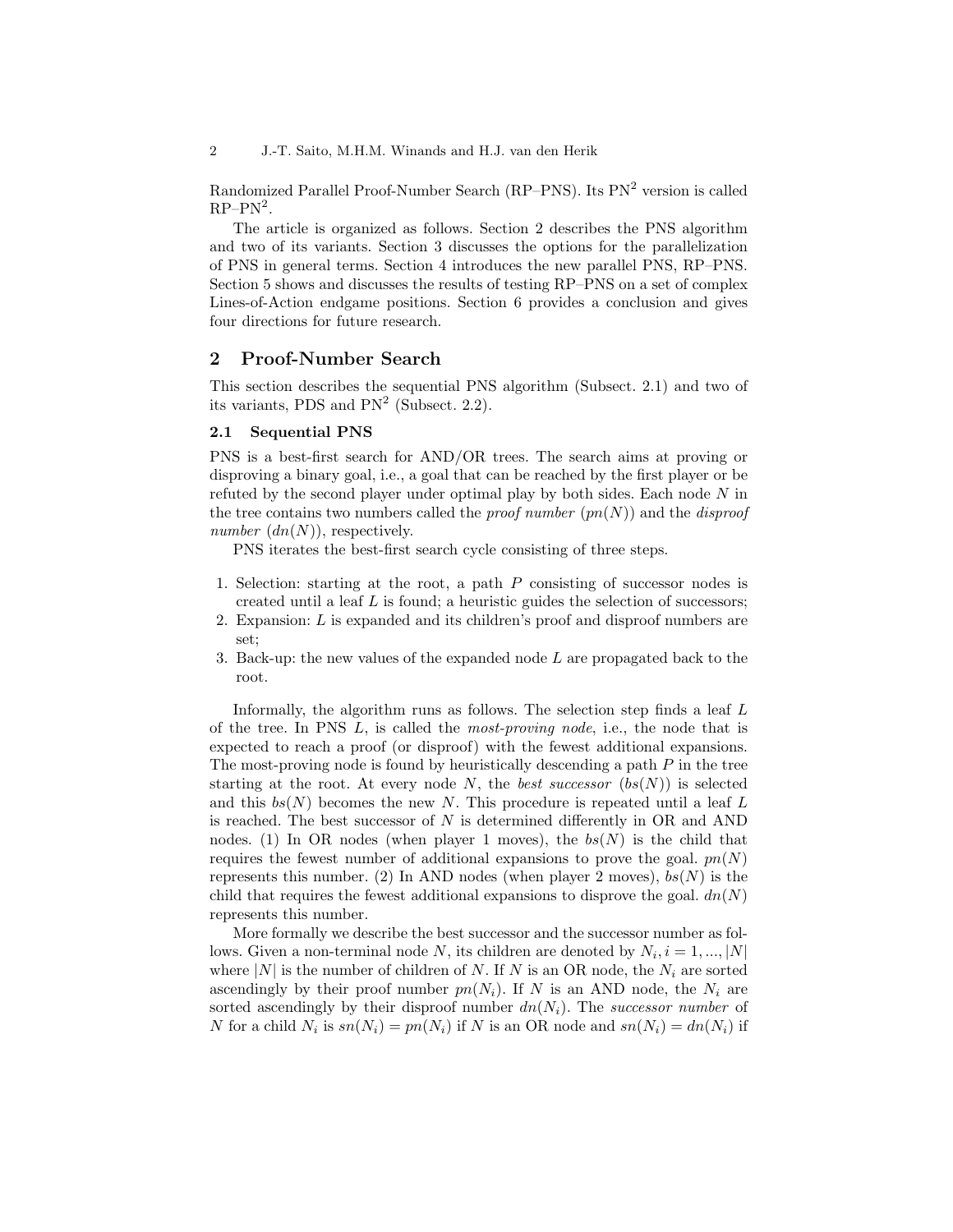| Rules for <i>AND</i> nodes:                        | Rules for $OR$ nodes:                              |  |  |
|----------------------------------------------------|----------------------------------------------------|--|--|
| $pn(N) =$ $\qquad$<br>pn(S)<br>$S\in successor(N)$ | $pn(N) = \min_{S \in successor(N)} pn(S)$          |  |  |
| $dn(N) = \min_{S \in successor(N)} dn(S)$          | $dn(N) =$ $\qquad$<br>dn(S)<br>$S\in successor(N)$ |  |  |

Fig. 1. Rules for updating proof and disproof numbers for a node N.

N is an AND node. The best successor of N is the child  $N_1$ . The best successor number bsn(N) is  $sn(N_1)$ .

The expansion step of the cycle expands  $L$  and initializes its children's proof and disproof numbers. If a new child directly proves the goal, its proof number is set to 0 and its disproof number is set to infinity. Correspondingly, if a new child directly disproves the goal, its disproof number is set to 0 and its proof number is set to infinity. If the child neither proves nor disproves, the number of children of the leaf can be used to set these numbers.<sup>3</sup>

In the back-up step the newly assigned proof and disproof numbers are propagated back to the root changing the proof and disproof number in each node on the path P. The rules applied for updating proof and disproof numbers are given in Fig. 1.

After the root has been reached and its values have been updated, the cycle is complete. The cycle is repeated until the termination criterion is met. The criterion is satisfied if either the root's proof number is 0 and the disproof number is infinity, or vice versa. In the first case, the goal is proved. In the second case the goal is disproved.

Figure 2 (placed in Sect. 4 where it is also used for explanation) shows a search tree with proof and disproof numbers. The proof and disproof numbers of the interior nodes can be calculated from the children's numbers by applying the updating rules presented in Fig. 1.

## 2.2 PDS and  $PN^2$

A weakness of PNS is its memory consumption. This problem arises because the whole tree is stored in memory. There are many variants of PNS that address the memory problem; two of them are PDS and  $PN^2$ .

PDS by Nagai [13] solves the memory problem by transforming the bestfirst search into a depth-first search. PDS applies multiple-iterative deepening at every node. PDS can only function successfully by means of a transposition table to speed up the re-searches.

Like PDS,  $PN^2$  [1] reduces memory requirements of PNS by re-searching parts of the tree.  $PN^2$  consists of two levels of PNS. The first level PNS  $(PN_1)$ calls a PNS at the second level  $(PN_2)$  for an evaluation of the most-proving node of the  $PN_1$ -search tree. This  $PN_1$  search is bound by a maximum number

<sup>&</sup>lt;sup>3</sup> We remark that other methods for estimating the proof and disproof numbers of newly expanded leafs have been proposed [2].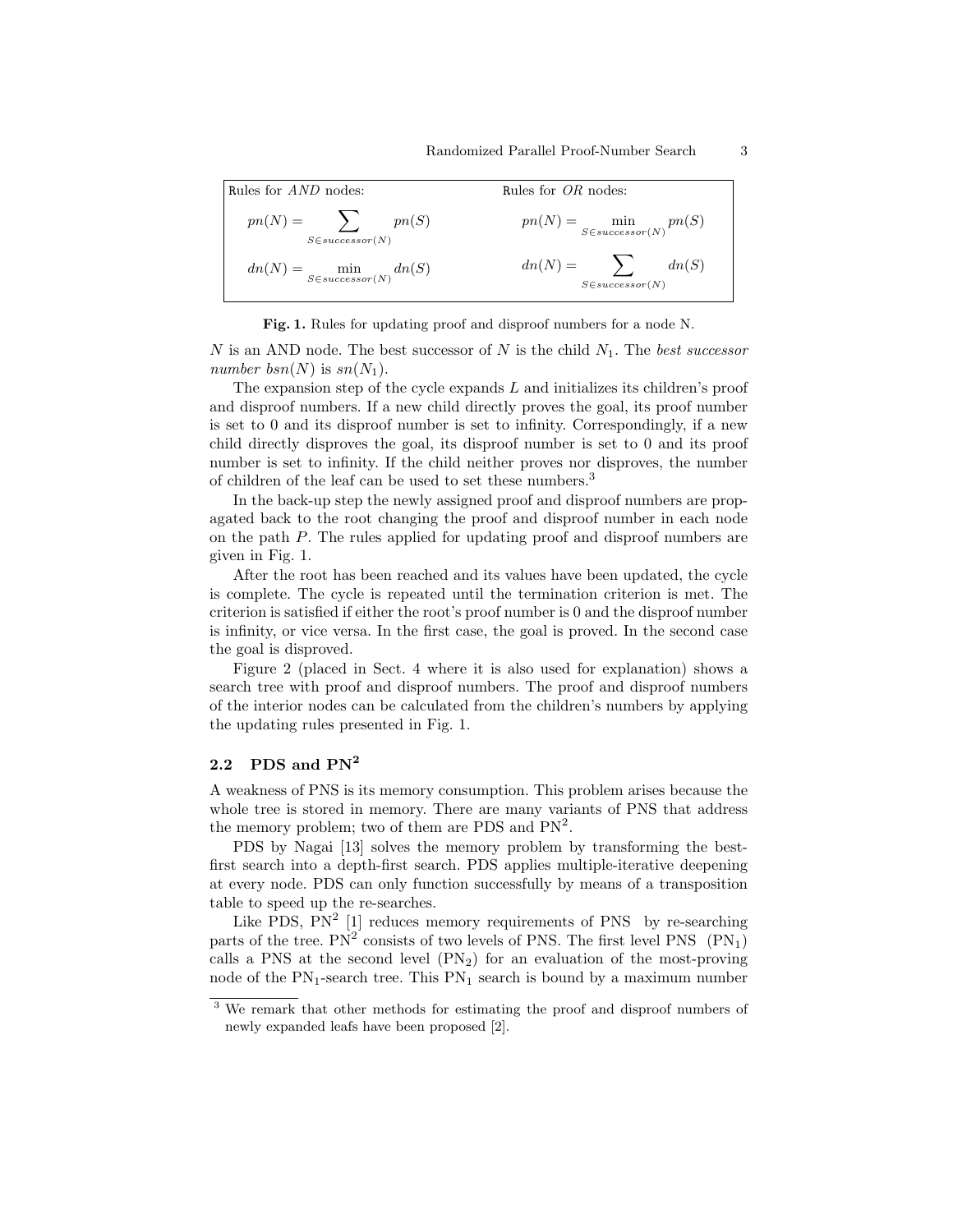of nodes M to be stored in memory. Different ways have been proposed to set this bound  $[1, 2]$ . The PN<sub>1</sub> search is stopped when the number of nodes stored in memory exceeds M or the subtree is (dis)proved. After completion of the  $PN_1$  search, the children of the root of the  $PN_1$ -search tree are preserved, but subtrees are removed from memory.

# 3 Parallelization of PNS

This section introduces some basic concepts for describing the behavior of parallel search algorithms (Subsect. 3.1), outlines ParaPDS, a parallelization of PDS (Subsect. 3.2), and explains parallel randomized search (Subsect. 3.3).

#### 3.1 Terminology

Parallelization aims at reducing the time that a sequential algorithm requires for terminating successfully. The speedup is achieved by distributing computations to multiple threads executed in parallel.

Parallelization gains from dividing computation by multiple resources but simultaneously it may impose a computational cost. According to Brockington and Schaeffer [4] three kinds of overhead may occur when parallelizing a search algorithm: (1) search overhead, resulting from extra search not performed by the sequential algorithm; (2) synchronization overhead, created at synchronization points when one thread is idle waiting for another thread; (3) communication overhead, created by exchanging information between threads.

Search overhead is straightforward and can be measured by the number of additional nodes searched. Synchronization and communication overhead depend on the kind of information sharing used. There are two kinds of information sharing: (i) message passing and (ii) shared memory. Message passing simply consists of passing information between memory units exclusively accessed by a particular thread. Under shared memory all threads can access a common part of memory. With the advent of multi-core CPUs memory sharing has become common place.

An important property governing the behavior of parallel algorithms is scaling. It describes the efficiency of parallelization with respect to the number of threads as a fractional relation  $t_1/t_T$  between the time  $t_1$  for terminating successfully with one thread and the time  $t_T$  for terminating successfully with  $T$ threads.

#### 3.2 ParaPDS and the Master-Servant Design

The only existing parallelization of PNS described in the literature has so far been ParaPDS by Kishimoto and Kotani [8].<sup>4</sup> This pioneering work of parallel PNS achieved a speedup of 3.6 on 16 processors on a distributed memory

<sup>4</sup> Conceptually related to PNS is Conspiracy Number Search (CNS) by McAllester [11]. Lorenz [10] proposes to parallelize a variant of CNS (PCCNS). PCCNS uses a master-servant model ("Employer-Worker Relationship", ibid.).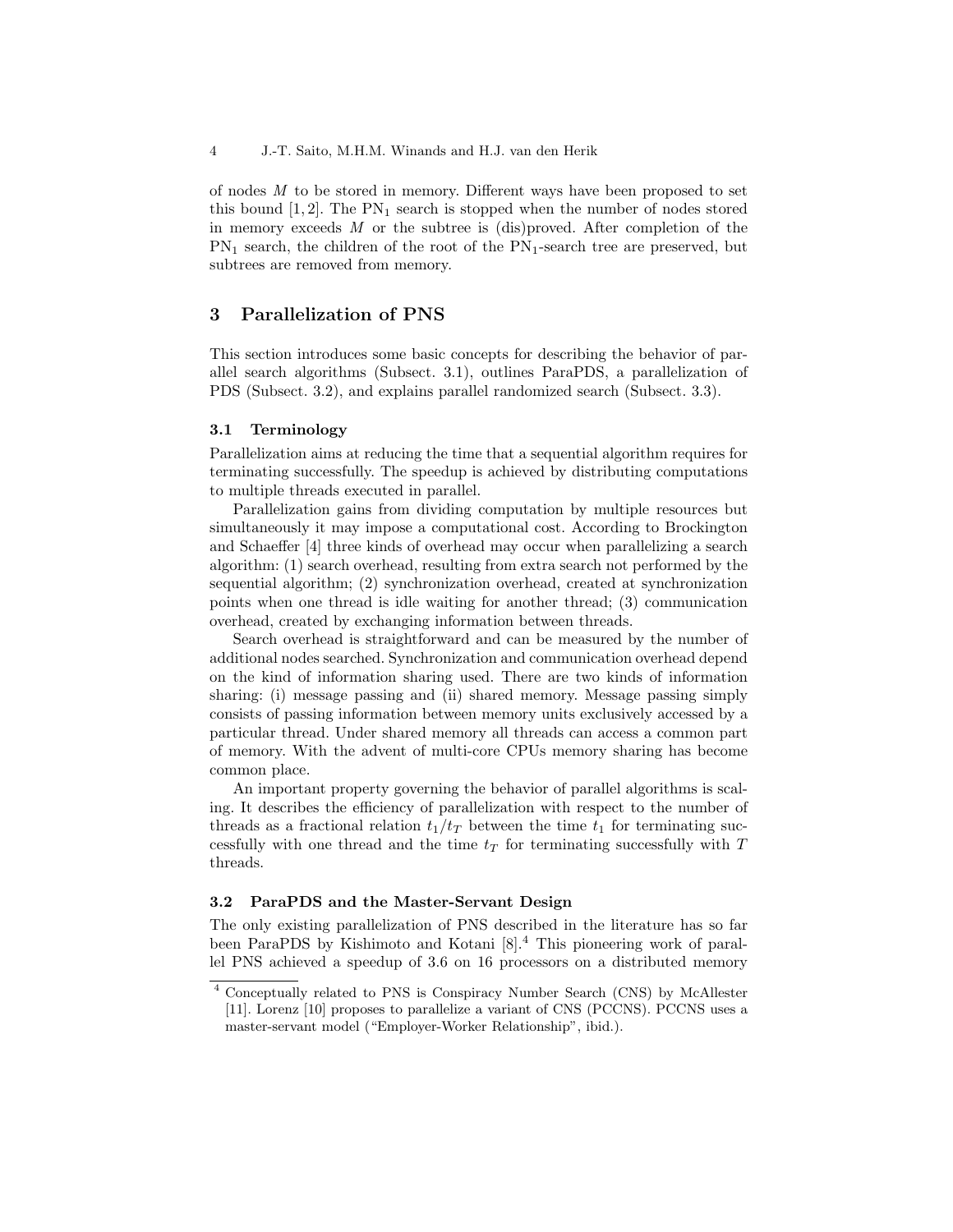machine. Therefore, processes are used instead of threads for parallelization. ParaPDS relies on a master-servant design. One master process is coordinating the work of several servant processes. The master manages a search tree up to a fixed depth d. The master traverses through the tree in a depth-first manner typical for PDS. On reaching depth d it assigns the work of searching further to an idle servant. The search results of the servant process are backed up by the master.

The overhead created by ParaPDS is mainly a search overhead. There are two reasons for this overhead: (1) lack of a shared-memory transposition table, and (2) the particular master-servant design. Regarding reason (1), ParaPDS is asynchronous, i.e., no data is passed between the proccesses except at the initialization and the return of a servant process. ParaPDS thereby avoids message passing. The algorithm is designed for distributed-memory machines common at the time ParaPDS was invented (i.e., 1999). Transposition tables are important to PDS, as this variation of PNS performs iterative deepening. An implication of using distributed-memory machines is that ParaPDS cannot profit from a shared transposition table and loses time on re-searching nodes. Regarding reason (2), the master-servant design can lead to situations in which multiple servant processes are idle because the master process is too busy updating the results of another processes or finding the next candidate to pass to a servant process.

One may speculate that the lack of a shared-memory transposition table in ParaPDS could nowadays be amended to a certain degree, at the expense of a synchronization overhead, by the availability of shared-memory machines. However, the second reason for the overhead of the master-servant design still remains.

#### 3.3 Randomized Parallelization

An alternative to the master-servant design of ParaPDS for parallelizing treesearch is randomized parallelization. Shoham and Toledo [17] proposed the method for parallelizing any kind of best-first search on AND/OR trees. The method relies on a heuristic which may seem counterintuitive at first: the selection in any sequential best-first search is based on the heuristic evaluation of the children. (In PNS, the *selection heuristic* is based on proof and disproof numbers, as outlined in Sect. 2.) Instead of selecting the child with the best heuristic evaluation, a probability distribution of the children determines which node is selected. Shoham and Toledo call this a randomization of the move selection. Randomized Parallel Proof-Number Search (RP–PNS) as proposed in this contribution adheres to the principle of randomized parallelization. The specific probability distribution is obviously based on the selection heuristic.

The master-servant design of ParaPDS and randomized parallelization may be compared as follows. ParaPDS maintains a privileged master thread; only the master thread operates on the top level tree; the master thread selects the subtree in which the servant threads search; it also coordinates the results of the servant processes; each servant thread maintains a separate transposition table in memory. In randomized parallelization there is no master thread; each thread is guided by its own probabilities for selecting the branch to explore; there is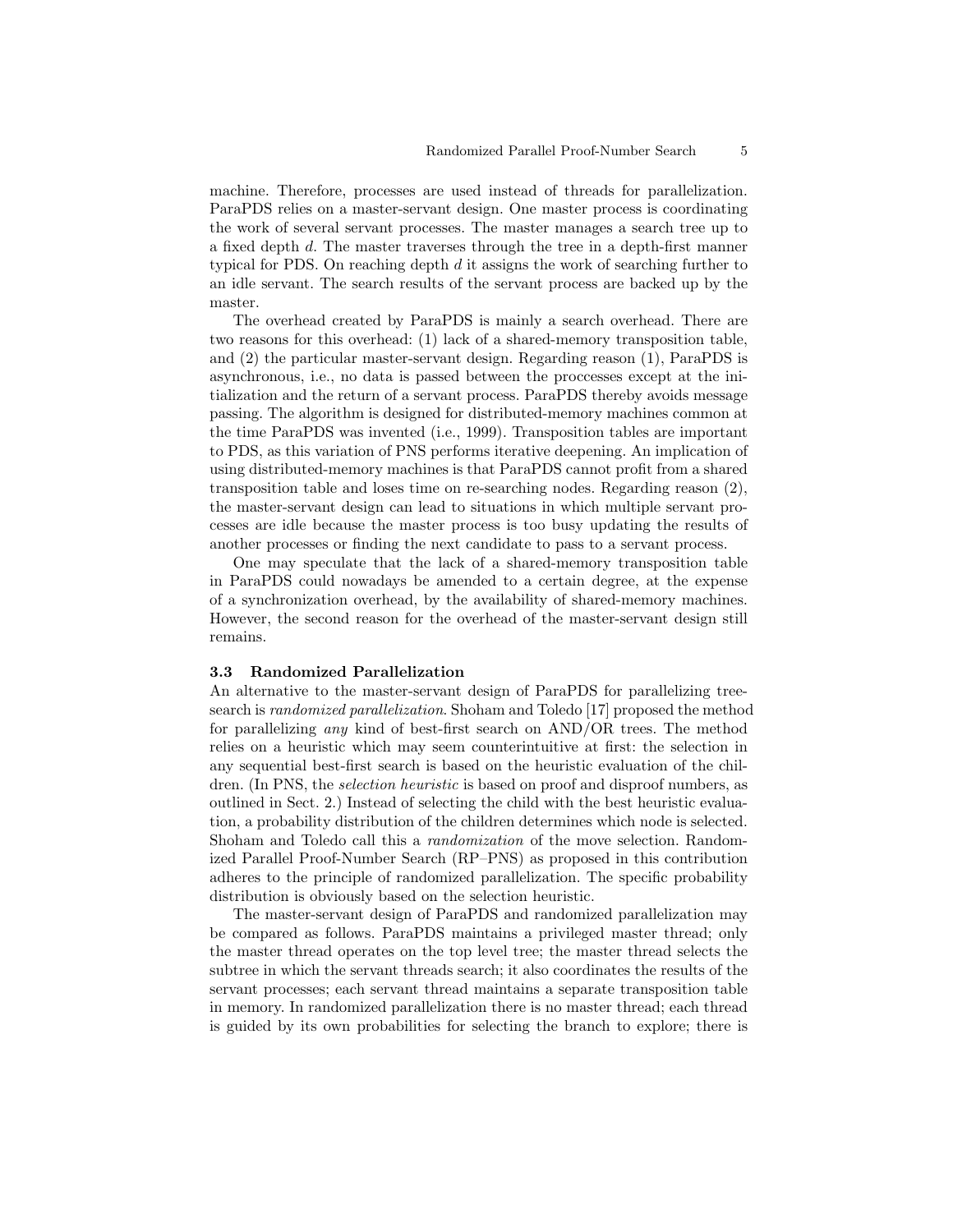

Fig. 2. Example of a PNS tree. Squares represent OR nodes; circles represent AND nodes. Depicted next to each node are its proof number at the top and its disproof number at the bottom.

no communication overhead but instead there is synchronization overhead; all threads can operate on the same tree which is held in shared memory.

## 4 RP–PNS

This section introduces RP–PNS. Subsection 4.1 explains the basic functioning of RP–PNS and describes how it differs from ParaPDS. Subsection 4.2 explains details of an implementation of RP–PNS.

#### 4.1 Detailed Description of Randomized Parallelization for PNS

There are two kinds of threads in RP–PNS: (1) principal-variation (PV) threads, and (2) alternative threads. RP–PNS maintains one PV thread; all other threads operating on the search tree are alternative threads.

The PV thread always applies the same selection strategy as sequential PNS. It thereby operates on the PV, i.e., the path from root to leaf following the heuristic for finding the most-proving node. We call this selection strategy PV selection strategy and a child on the PV, a PV node.

The alternative threads select a node according to a modified selection strategy. Instead of minimizing the successor number, there is a chance that a suboptimal successor number is accepted. A probability distribution in the heuristic creates the desired effect: the expanded nodes are always close to the PV since nodes expanded in alternative threads would likely be on the PV at a later cycle. The alternative threads anticipate a possible future PV. The probability of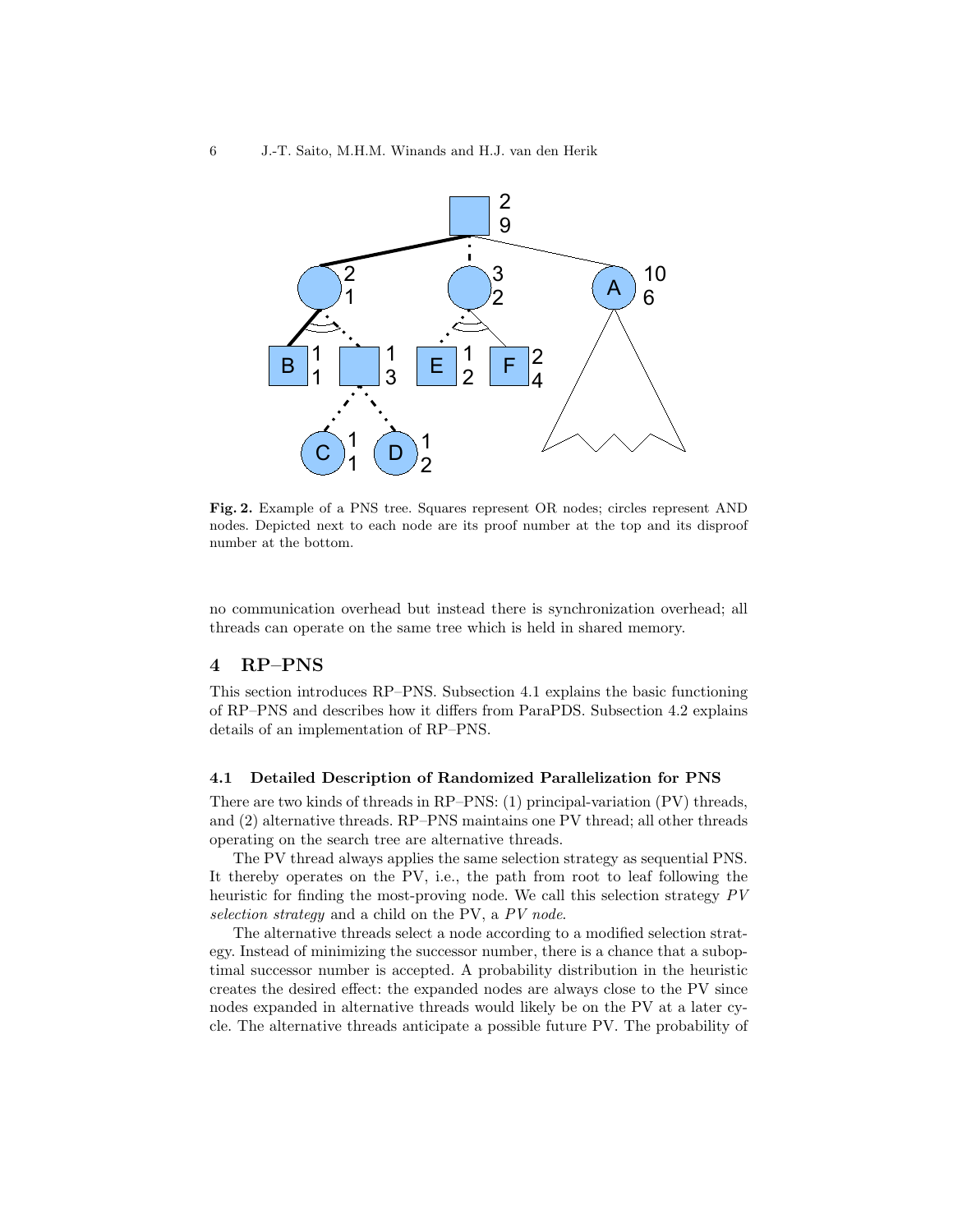a suboptimal node to be selected for an alternative thread depends on the degree by which it deviates from the PV. In the selection step, alternative threads consider only a subset of all children. The considered children have a successor number at most D larger than the best successor number. An alternative thread selects one of these children by a certain probability.

To account for the move selection more formally, we first introduce further notation. Similarly, for some positive natural number c, we can count the children  $N_i$  with successor number  $sn(N)$  smaller than or equal to some positive integer c. This count is  $cnt(N, c) = |\{N_i : bsn(N_i) \le c, \text{for } i = 1, ..., |N|\}|.$ 

Let T be the number of threads used. For each thread  $\theta_t$ ,  $t = 1, ..., T$  and node N there is a probability distribution  $P_{\theta_t,N}$  that assigns a probability  $p(\theta_t, N, N_i)$ to each child  $N_i$  of N. This is the probability of node  $N_i$  to be selected as successor node. Equation 1 defines the probability for selecting  $N_i$  at N.  $\theta_1$  is the PV thread.

$$
p(\theta_t, N_i) = \begin{cases} 0 & \text{if } t = 1 \land sn(N_i) > min(N) \\ \operatorname{cnt}(N, \min(N))^{-1} & \text{if } t = 1 \land sn(N_i) = min(N) \\ 0 & \text{if } t \neq 1 \land sn(N_i) > min(N) + D \\ \operatorname{cnt}(N, \min(N) + D)^{-1} & \text{if } t \neq 1 \land sn(N_i) \leq min(N) + D \end{cases}
$$
(1)

The parameter  $D$  in Equation 1 regulates the degree to which the alternative threads differ from the PV. Setting  $D = 0$  will result in the PV selection strategy.<sup>5</sup> Setting  $D$  too high results in threads straying too far from the PV.

Figure 2 illustrates the consequences of varying the parameter D. In this example, the PV is represented by the bold line and reaches leaf B. An alternative selection with  $D = 1$  is represented by the bold, dotted line. It will select one of the leafs B, C, D, or E with equal probability. Setting  $D = 2$  will result in also selecting F. We note that the subtree at A is selected only for  $D \geq 8$ .

In addition to these probabilities, for all alternative threads we assign a second probability of deviating from the PV. This is done by choosing with a probability of  $2/d$  randomly from  $N_2$  and  $N_3$  (determined by trial-and-error) instead of choosing  $N_1$  if so far the thread has not deviated from the PV. This choice is determined by the depth  $d$  of the last PV. The additional randomization is necessary because it enables sufficient deviation from the PV in case that D is not large enough to produce any effect.

We remark that RP–PNS differs from the original randomized parallelization with respect to three points. (1) Shoham and Toledo do not distinguish between PV and alternative threads. (2) The original randomized parallelization selects children with a probability proportionate to their best-first value while RP–PNS uses an equidistribution for the best candidates. (3) The original randomized parallelization does not rely on a second probability. The differences in point 2 and 3 are based on the desire to produce more deviations from the PV

<sup>&</sup>lt;sup>5</sup> More precisely, this is true if there exists exactly one child  $N_i$  with  $sp(N_i) = bsn(N)$ . If multiple children have the same best successor number, the alternative threads can deviate from the PV which we assume to be selected deterministically in PNS.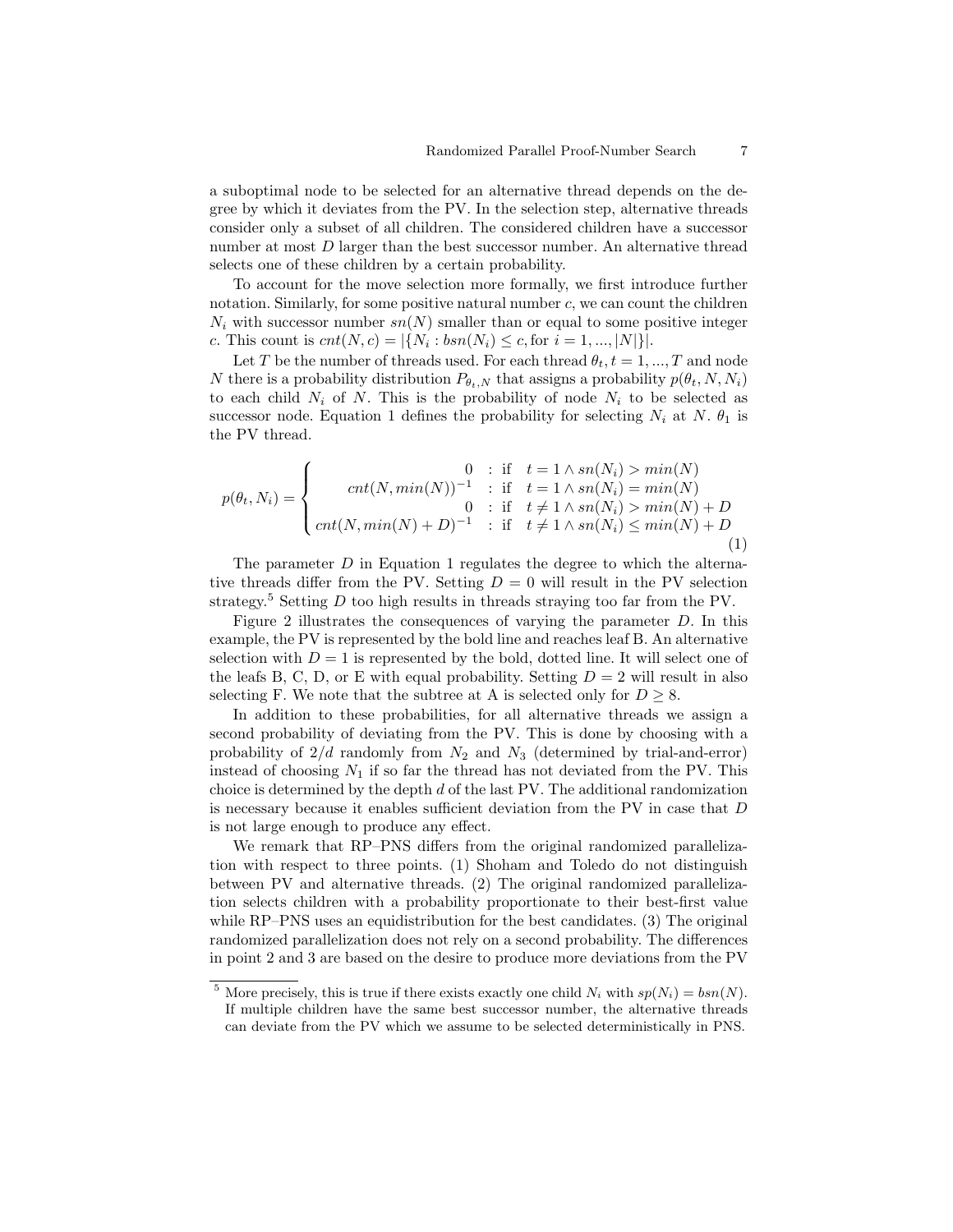in order to avoid that too many threads congest the same subtree. The selection in RP–PNS is similar to Buro's selection of a move from an opening book [5].

In RP–PNS multiple threads operate on the same tree. To facilitate the parallel access some complications in the implementation require our attention. The next subsection gives details of the actual implementation of RP–PNS.

#### 4.2 Implementation

As pointed out in the previous subsection, all threads in RP–PNS operate on the same search tree held in shared memory. In order to prevent errors in the search tree, RP–PNS has to synchronize the threads. This is achieved in the implementation by a locking policy. Each tree node has a lock. It guarantees that only one thread at a time operates on the same node while avoiding deadlocks. The locking policy consists of two parts: (1) when a thread selects a node, it has to lock it; (2) when a thread updates a node  $N$  it has to lock  $N$  and its parent. The new values for  $N$  are computed. After  $N$  has been updated, it is released and the updating continues with the parent.

Each node N maintains a set of flags, one for each thread, to facilitate the deletion of subtrees. Each flag indicates whether the corresponding thread is in the subtree below  $N$ . A thread can delete the subtree of  $N$  only if no other thread has set its flag in N.

If a transposition table is used to store proof and disproof numbers, each table entry needs an additional lock. The number of locks for the transposition table could be reduced by sharing locks for multiple entries. Similar policies have been used in parallel Monte-Carlo Tree Search [7] (to which the master-servant design has also been applied [6]).

Synchronization imposes a cost on RP–PNS in terms of memory and time consumption. The memory consumption increases due to the additional locks (per node, 16 bytes for a spinlock and flags, cf. [7]) in each node.

The overhead is partially a synchronization overhead and partially a search overhead. The synchronization overhead occurs whenever a thread has to wait for another thread due to the locking policy or due to the transposition table locking. The search overhead is created by any path that would not have been selected by the sequential PNS and that at the same time does not contribute to find the proof. The following section describes experiments that also test the overhead of RP–PNS.

## 5 Experiment

This section presents experiments and results for RP–PNS. Subsection 5.1 outlines the experimental setup, Subsect. 5.2 shows the results obtained, and Subsect. 5.3 discusses the findings.

#### 5.1 Setup

We implemented RP–PNS as described in the previous section and tested it on complex endgame positions of Lines of Action  $(LOA)^6$ . We chose LOA because

 $6$  The test set is available at http://www.personeel.unimaas.nl/m-winands/loa/, "Set of 286 hard positions."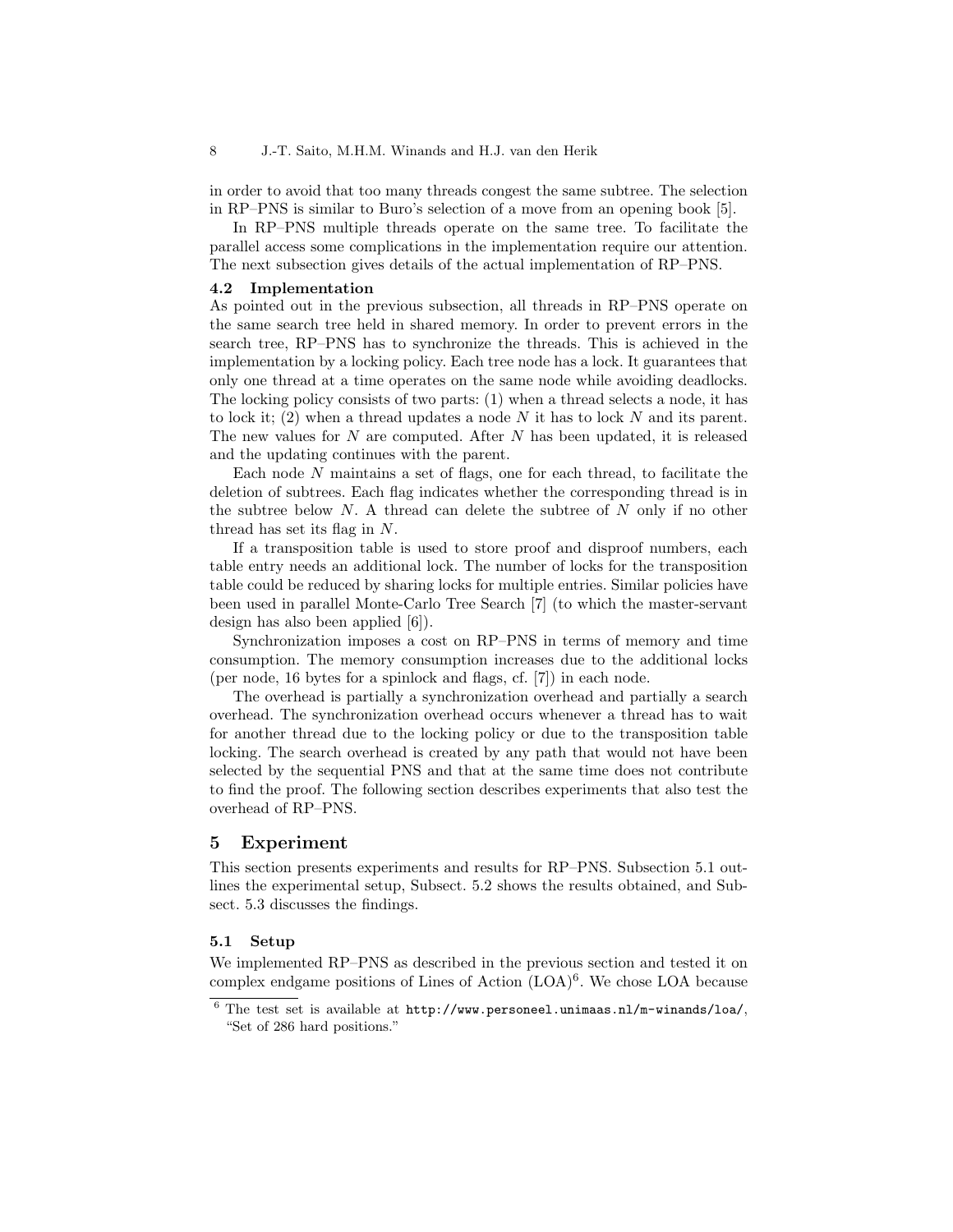it is an established domain for applying PNS. The test set consisting of 286 problems has been applied before frequently [14, 18, 19].

The experiment tests two parallelization methods:  $RP-PNS$  and  $RP-PN<sup>2</sup>$  (an adaptation of RP–PNS for  $PN^2$ ) for 1, 2, 4, and 8 threads. The combination of an algorithm with a specific number of threads is called a configuration and denoted by indexing the number of threads, e.g.,  $RP-PNS_8$  is  $RP-PNS$  using eight threads. We remark that  $PNS = RP-PNS_1$  and  $RP-PN^2 = RP-PN_1^2$ .

The implementation of  $RP-PN^2$  uses  $RP-PNS$  for  $PN_1$  and  $PNS$  for  $PN_2$ . The size of PN<sub>2</sub> was limited to  $S^{\epsilon}/T$ , where S is the size of the PN<sub>1</sub> tree, T The size of PN<sub>2</sub> was limited to  $S^2/I$ , where S is the size of the PN<sub>1</sub> tree,  $\frac{1}{\sqrt[3]{S^4}}$ .<br>is the number of threads used, and  $\epsilon$  is a parameter. So,  $S^{\epsilon}$  is the size  $\sqrt[3]{S^4}$ . This limit is a compromise between memory consumption and speed suitable for the test set. The compromise is faster than using the full  $S$  as suggested by Allis *et al.* [1]. Using S for the limit slows down  $RP-PN^2$  disproportionally when many threads are used because the  $PN_1$  tree grows faster in RP–PN<sup>2</sup> than in the sequential  $PN^2$ . Moreover, the size of  $PN_2$  grows rapidly resulting in slowing down RP–PN<sup>2</sup>. An advantage of using the above limit compared to Breuker's method [2] is that the former is robust to varying problem sizes. The values for the parameters of RP–PNS were set to  $D = 5$  and  $\epsilon = 0.75$  based on trial-anderror.

The experiments were carried out on a Linux server with eight 2.66 GHz Xeon cores and 8 GB of RAM. The program was implemented in C++.

#### 5.2 Results

Two series of experiments were conducted. The first series tests the efficiency of RP–PNS; the second tests the efficiency of  $RP-PN^2$ .

For comparing the efficiency of different configurations, we selected a subset of the 143 problems for which PNS was able to find a solution in less than 30 seconds. This selection enabled us to acquire the experimental results for the series of experiments for  $\text{RP-PN}^2$  in a reasonable time. We call the set of 143 problems the comparison set,  $S_{143}$ . PNS required an average of 4.28 million evaluated nodes for solving a problem of  $S_{143}$  with a standard deviation of 2.9 million nodes.

In the first series of experiments we tested the performance of RP–PNS for solving the positions of  $S_{143}$ . The results regarding time, nodes evaluated, and nodes in memory for 1, 2, 4, and 8 threads are given in the upper part of Table 1. We observe that the scaling factor for 2, 4, and 8 threads is 1.6, 2.5, and 3.5, respectively. Based on the results we compute that the search overhead expressed by the number of nodes evaluated is only ca. 33% for 8 threads. This means that the synchronization overhead is responsible for the largest part of the total overhead. Finally, we see that  $RP-PNS_8$  uses  $50\%$  more memory than PNS.

In the second series of experiments we tested the performance of  $RP-PN^2$ . The results regarding time, nodes evaluated, and nodes in memory for 1, 2, 4, and 8 threads are given in the lower part of Table 1. We observe that the scaling factor for 2, 4, and 8 threads is 1.9, 3.4, and 4.7, respectively. Compared to  $RP-PNS$  the relative scaling factor of  $RP-PN<sup>2</sup>$  is better for all configurations.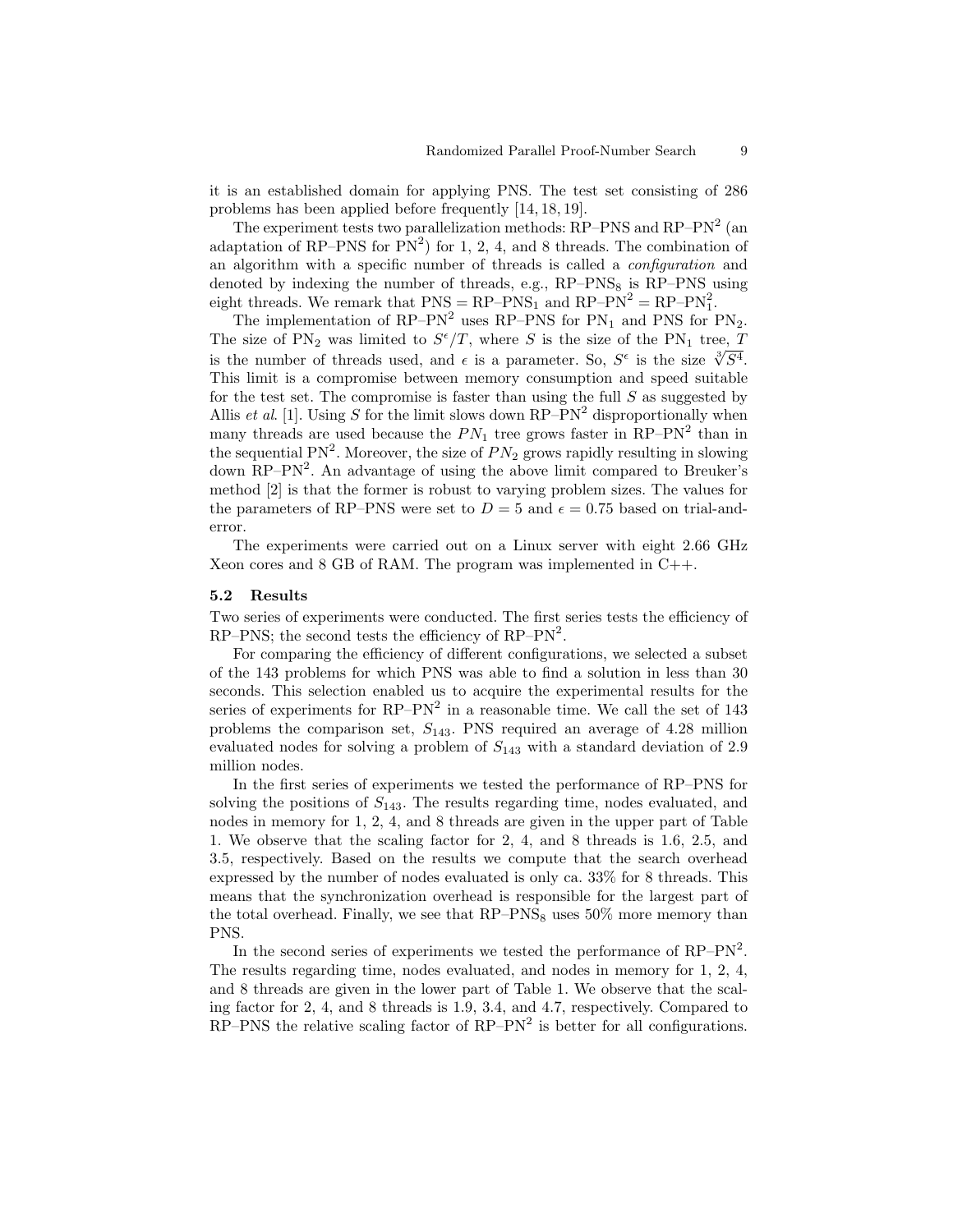**Table 1.** Experimental results for RP-PNS and  $PN<sup>2</sup>$  on  $S<sub>143</sub>$ . The total time is the time required for solving all problems. "Nodes in memory" is the sum of all  $M_i$ , where  $M_i$ is the maximum number of nodes in memory used for test problem i. Nodes evaluated is the sum of all nodes evaluated all problems. For RP–PNS, this includes evaluations in the  $PN<sub>2</sub>$  tree and possible double evaluations when trees are re-searched.

|                                      | <b>PNS</b> |           | $RP-PNS2$ $RP-PNS4$ $RP-PNS8$ |           |
|--------------------------------------|------------|-----------|-------------------------------|-----------|
| Total Time (sec.)                    | 1,679      | 1,072     | 682                           | 478       |
| Total scaling factor                 |            | 1.6       | 2.5                           | 3.5       |
| Total nodes evaluated (million)      | 612        | 673       | 745                           | 815       |
| Total nodes in memory (million)      | 367        | 423       | 494                           | 550       |
|                                      |            |           |                               |           |
|                                      | $PN^2$     | $RP-PN22$ | $RP-PN42$                     | $RP-PN82$ |
| Total Time (sec.)                    | 6,735      | 3,275     | 1,966                         | 1,419     |
| Total scaling factor $PN^2$          |            | 1.9       | 3.4                           | 4.7       |
| Total scaling factor compared to PNS | 0.25       | 0.52      | 0.85                          | 1.18      |
| Total nodes evaluated (million)      | 2,271      | 2,426     | 2,534                         | 2,883     |
| Total nodes in memory (million)      | 68         | 68        | 70                            | 73        |

The search overhead of RP–P $N_8^2$  is 27% which is comparable to the search overhead of  $RP-PNS_8$  (33%, cf. above). At the same time the total overhead of  $RP-PN<sub>8</sub><sup>2</sup>$  is smaller. This means that the synchronization overhead is smaller for RP–PN<sup>2</sup><sub>8</sub> than for RP–PNS<sub>8</sub>. The reason is that more time is spent in the  $PN_2$ trees. Therefore, the probability that two threads simultaneously try to lock the same node of the  $PN_1$  tree is reduced. Finally, we remark that in absolute terms,  $RP-PN<sub>8</sub><sup>2</sup>$  is slightly faster than PNS.

Despite the fact that  $RP-PN^2$  has a better scaling factor than  $RP-PNS$ ,  $RP-PNS$  is still faster than  $RP-PN^2$  when the same number of threads is used. However,  $RP-PN^2$  consumes less memory than  $RP-PNS$ .

#### 5.3 Discussion

It would be interesting to compare the results of the experiments presented in Subsect. 5.2 to the performance of ParaPDS. However, the direct comparison between the results obtained for ParaPDS and RP–PNS is not feasible because of at least three difficulties.

First, the games tested are different (ParaPDS was tested on Othello, whereas RP–PNS is tested on LOA).

Second, the type of hardware is different. As described in Sect. 3, ParaPDS is designed for distributed memory whereas and RP–PNS is designed for shared memory.

Third, ParaPDS is a depth-first search variant of PNS whereas RP–PNS is not. ParaPDS is slowed down because of the transposition tables in distributed memory.

ParaPDS and RP–PN<sup>2</sup> both re-search in order to save memory. When comparing the experimental results for these two algorithms they appear to scale up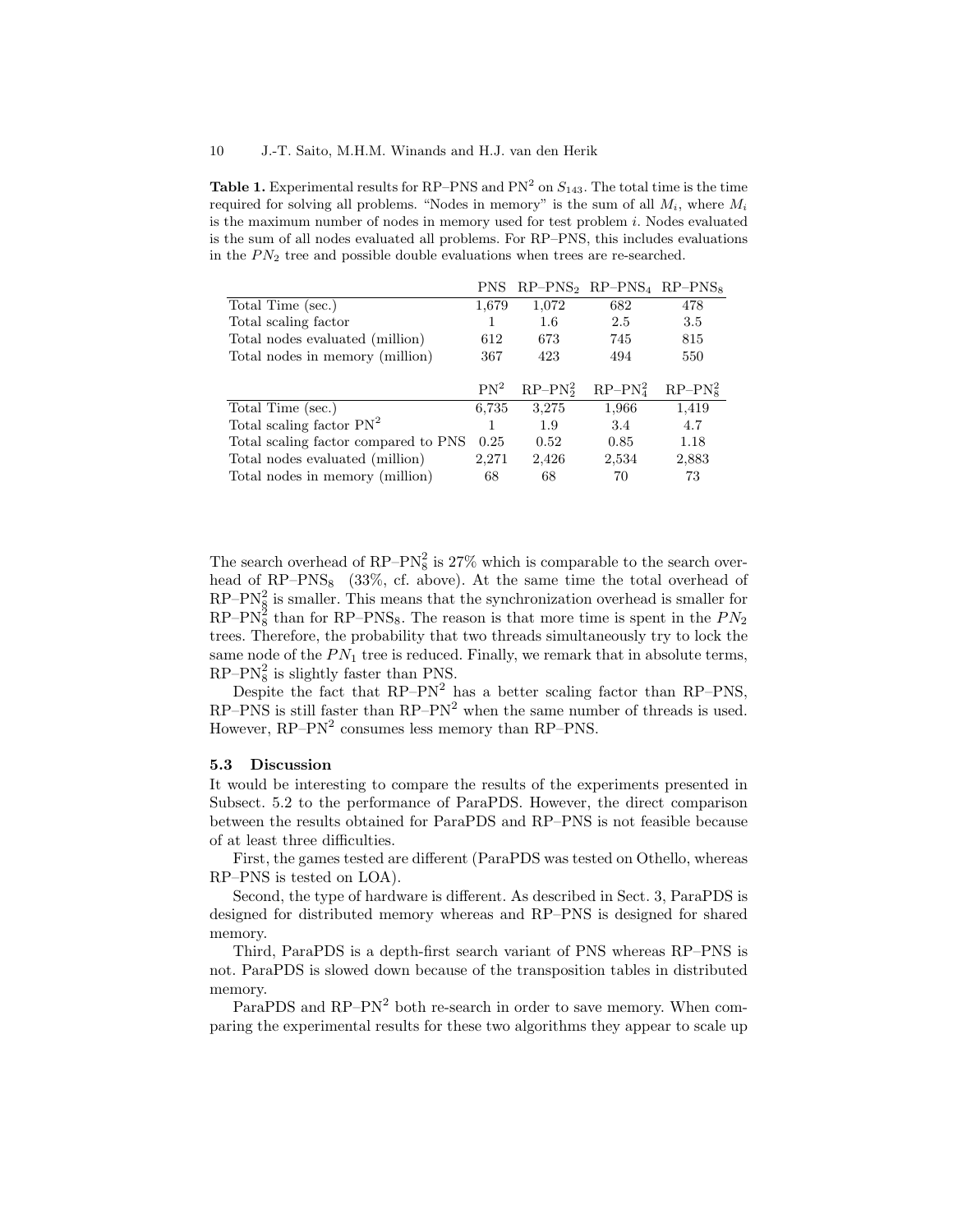in the same order of magnitude on a superfacial glance. On closer inspection, a direct comparison of the numbers would be unfair. ParaPDS and RP–PN<sup>2</sup> parallelize different sequential algorithms. Furthermore,  $RP-PN^2$  parallelizes transposition tables while our implementation of RP–PNS does not not. Moreover, it can be expected that sequential  $PN<sup>2</sup>$  profits more from transposition tables than  $\text{RP}-\text{PN}^2$  because the parallel version would suffer from additional communication and synchronization overhead.

In RP–PN<sup>2</sup> the size of the  $PN_2$  tree determines how much the algorithm trades speed for memory. If the  $PN<sub>2</sub>$  is too large, the penalty for searching an unimportant subtree will be too large as well. In our implementation, we chose rather small  $PN_2$  trees because the randomization is imprecise. Moreover, the  $PN<sub>2</sub>$  trees are bigger when less threads are used. This explains why  $RP-PN<sup>2</sup>$  (with a scaling factor of 4.7) scales better than  $RP-PNS$  (with a scaling factor of 3.5). A second factor contributing to the better scaling is the reduced synchronization overhead compared to RP–PNS. This effect is produced by the smaller relative number of waiting threads.

We may speculate that  $RP-PNS$  and  $RP-PN<sup>2</sup>$  could greatly profit from a more precise criterion for branching from the PV. To that end, it is desirable to find a quick algorithm for finding the k-best nodes in a proof-number tree. Thereby, the true best variations could be investigated.

# 6 Conclusion and Future Research

In this paper, we introduced a new parallel Proof-Number Search for shared memory, called RP–PNS. The parallelization is achieved by threads that select moves close to the principal variation based on a probability distribution. Furthermore, we adapted RP–PNS for  $PN^2$ , resulting in an algorithm we call  $RP-PN^2$ .

The scaling factor for  $\text{RP-PN}^2$  (4.7) is even better than that of  $\text{RP-PNS}$  (3.5) but this is mainly because the size of the  $PN<sub>2</sub>$  tree depends on the number of threads used. Based on these results we may conclude that RP–PNS and  $RP-PN<sup>2</sup>$  are viable for parallelizing PNS and  $PN<sup>2</sup>$ , respectively. Strong comparative conclusions cannot be made for ParaPDS and RP–PNS.

Future research will address the following four directions. (1) A combined parallelization at  $PN_1$  and  $PN_2$  trees of RP–PN<sup>2</sup> will be tested on a sharedmemory system with more cores. (2) A better distribution for guiding the move selection, possibly by including more information in the nodes, will be tested to reduce the search overhead. For instance, the probability of selecting a child  $N_i$ could be set to  $1 - (bsn(N_i)/\sum_{j=1,\dots,N} bsn(N_j))$ . (3) The concept of the k-most proving nodes of a proof-number tree and an algorithm for finding these nodes efficiently on a parallelized tree will be investigated. (4) The speedup of reducing the number of node locks by pooling will be investigated.

Acknowledgments. We thank the anonymous referees for their valuable advise. This work is financed by the Dutch Organisation for Scientific Research in the framework of the project Go for Go, grant number 612.066.409.